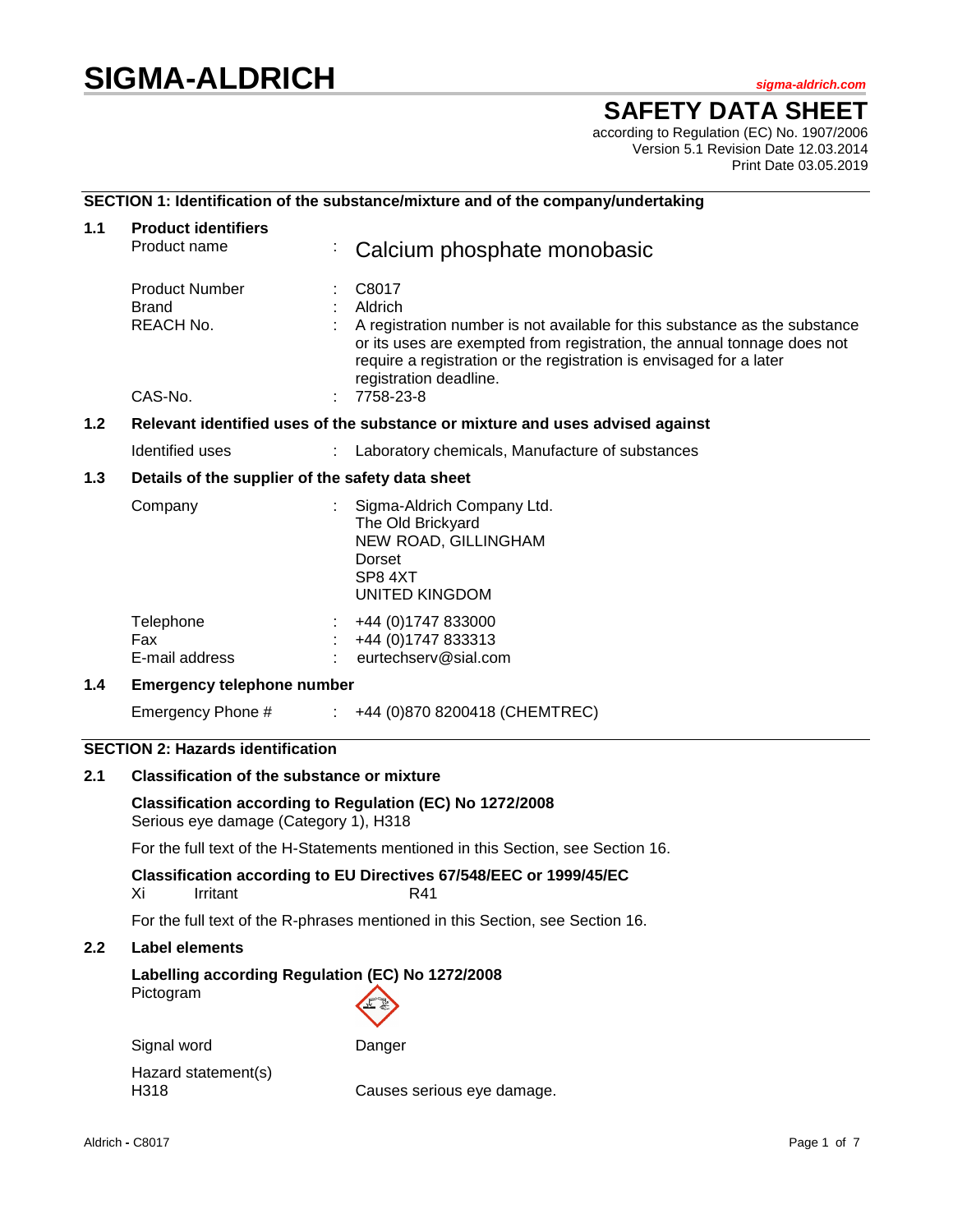Precautionary statement(s) P280 Wear protective gloves/ eye protection/ face protection.<br>P305 + P351 + P338 IF IN EYES: Rinse cautiously with water for several min IF IN EYES: Rinse cautiously with water for several minutes. Remove contact lenses, if present and easy to do. Continue rinsing. Supplemental Hazard **Statements** none

# **2.3 Other hazards** - none

**3.1 Substances**

# **SECTION 3: Composition/information on ingredients**

| <b>Substances</b><br>Synonyms | Calcium dihydrogen phosphate<br>Calcium bis(dihydrogen phosphate) |
|-------------------------------|-------------------------------------------------------------------|
| Formula                       | : $H_4$ CaO <sub>8</sub> P <sub>2</sub>                           |
| Molecular Weight              | : $234.05$ g/mol                                                  |
| CAS-No.                       | 7758-23-8                                                         |
| EC-No.                        | 231-837-1                                                         |

#### **Hazardous ingredients according to Regulation (EC) No 1272/2008**

| Component                             |           | Classification   | Concentration |
|---------------------------------------|-----------|------------------|---------------|
| Calcium bis(dihydrogenorthophosphate) |           |                  |               |
| CAS-No.                               | 7758-23-8 | Eye Dam. 1; H318 | $\leq$ 100 %  |
| EC-No.                                | 231-837-1 |                  |               |
|                                       |           |                  |               |

#### **Hazardous ingredients according to Directive 1999/45/EC**

| Component                             |           | Classification | Concentration |
|---------------------------------------|-----------|----------------|---------------|
| Calcium bis(dihydrogenorthophosphate) |           |                |               |
| CAS-No.                               | 7758-23-8 | Xi. R41        | $\leq$ 100 %  |
| EC-No.                                | 231-837-1 |                |               |
|                                       |           |                |               |

For the full text of the H-Statements and R-Phrases mentioned in this Section, see Section 16

# **SECTION 4: First aid measures**

# **4.1 Description of first aid measures**

#### **General advice**

Consult a physician. Show this safety data sheet to the doctor in attendance.

#### **If inhaled**

If breathed in, move person into fresh air. If not breathing, give artificial respiration. Consult a physician.

#### **In case of skin contact**

Wash off with soap and plenty of water. Consult a physician.

#### **In case of eye contact**

Rinse thoroughly with plenty of water for at least 15 minutes and consult a physician.

#### **If swallowed**

Never give anything by mouth to an unconscious person. Rinse mouth with water. Consult a physician.

# **4.2 Most important symptoms and effects, both acute and delayed**

The most important known symptoms and effects are described in the labelling (see section 2.2) and/or in section 11

# **4.3 Indication of any immediate medical attention and special treatment needed** no data available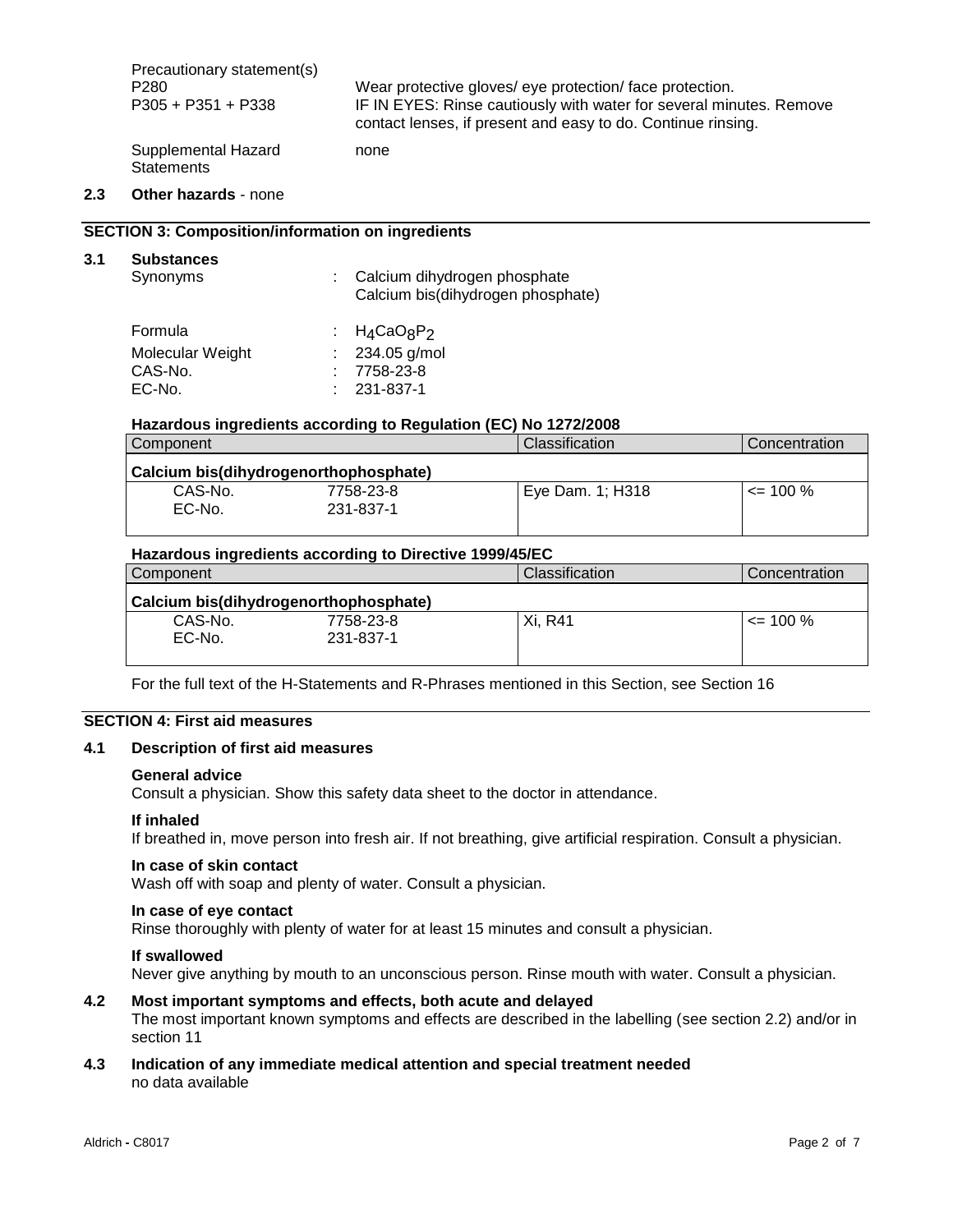# **SECTION 5: Firefighting measures**

#### **5.1 Extinguishing media**

#### **Suitable extinguishing media**

Use water spray, alcohol-resistant foam, dry chemical or carbon dioxide.

- **5.2 Special hazards arising from the substance or mixture** Oxides of phosphorus, Calcium oxide
- **5.3 Advice for firefighters** Wear self contained breathing apparatus for fire fighting if necessary.
- **5.4 Further information** no data available

# **SECTION 6: Accidental release measures**

- **6.1 Personal precautions, protective equipment and emergency procedures** Use personal protective equipment. Avoid dust formation. Avoid breathing vapours, mist or gas. Ensure adequate ventilation. Evacuate personnel to safe areas. Avoid breathing dust. For personal protection see section 8.
- **6.2 Environmental precautions** Do not let product enter drains.
- **6.3 Methods and materials for containment and cleaning up** Pick up and arrange disposal without creating dust. Sweep up and shovel. Keep in suitable, closed containers for disposal.
- **6.4 Reference to other sections** For disposal see section 13.

# **SECTION 7: Handling and storage**

#### **7.1 Precautions for safe handling**

Avoid formation of dust and aerosols. Provide appropriate exhaust ventilation at places where dust is formed. For precautions see section 2.2.

#### **7.2 Conditions for safe storage, including any incompatibilities**

Store in cool place. Keep container tightly closed in a dry and well-ventilated place.

hygroscopic

#### **7.3 Specific end use(s)**

Apart from the uses mentioned in section 1.2 no other specific uses are stipulated

### **SECTION 8: Exposure controls/personal protection**

#### **8.1 Control parameters**

#### **Components with workplace control parameters**

Contains no substances with occupational exposure limit values.

#### **8.2 Exposure controls**

#### **Appropriate engineering controls**

Handle in accordance with good industrial hygiene and safety practice. Wash hands before breaks and at the end of workday.

#### **Personal protective equipment**

#### **Eye/face protection**

Face shield and safety glasses Use equipment for eye protection tested and approved under appropriate government standards such as NIOSH (US) or EN 166(EU).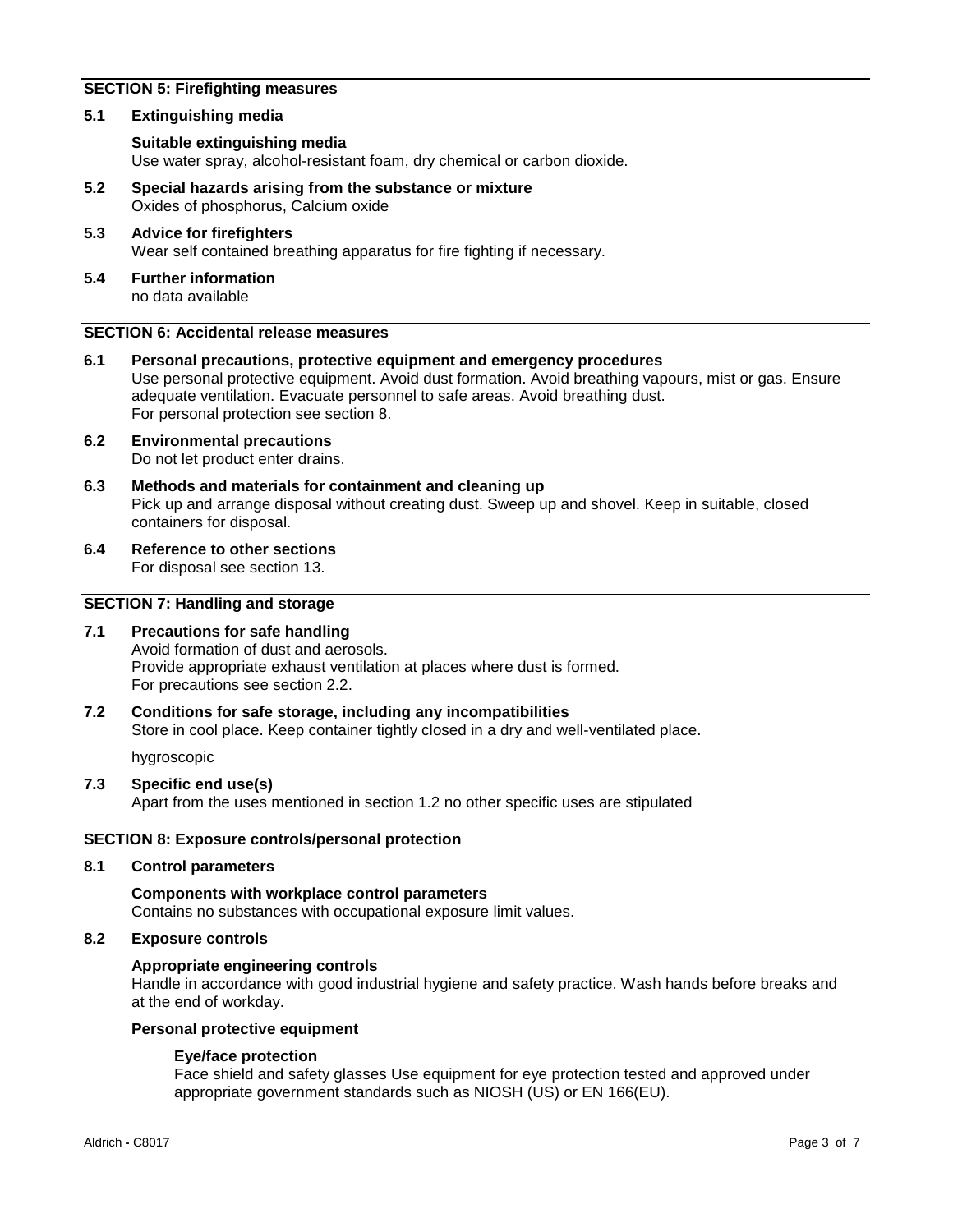#### **Skin protection**

Handle with gloves. Gloves must be inspected prior to use. Use proper glove removal technique (without touching glove's outer surface) to avoid skin contact with this product. Dispose of contaminated gloves after use in accordance with applicable laws and good laboratory practices. Wash and dry hands.

The selected protective gloves have to satisfy the specifications of EU Directive 89/686/EEC and the standard EN 374 derived from it.

#### **Body Protection**

Complete suit protecting against chemicals, The type of protective equipment must be selected according to the concentration and amount of the dangerous substance at the specific workplace.

#### **Respiratory protection**

Where risk assessment shows air-purifying respirators are appropriate use a full-face particle respirator type N100 (US) or type P3 (EN 143) respirator cartridges as a backup to engineering controls. If the respirator is the sole means of protection, use a full-face supplied air respirator. Use respirators and components tested and approved under appropriate government standards such as NIOSH (US) or CEN (EU).

#### **Control of environmental exposure**

Do not let product enter drains.

#### **SECTION 9: Physical and chemical properties**

# **9.1 Information on basic physical and chemical properties**

| a) | Appearance                                         | Form: crystalline<br>Colour: white |
|----|----------------------------------------------------|------------------------------------|
| b) | Odour                                              | no data available                  |
| c) | <b>Odour Threshold</b>                             | no data available                  |
| d) | рH                                                 | no data available                  |
| e) | Melting point/freezing<br>point                    | Melting point/range: > 450 °C      |
| f) | Initial boiling point and<br>boiling range         | no data available                  |
| g) | Flash point                                        | not applicable                     |
| h) | Evapouration rate                                  | no data available                  |
| i) | Flammability (solid, gas)                          | no data available                  |
| j) | Upper/lower<br>flammability or<br>explosive limits | no data available                  |
| k) | Vapour pressure                                    | no data available                  |
| I) | Vapour density                                     | no data available                  |
| m) | <b>Relative density</b>                            | no data available                  |
| n) | Water solubility                                   | 93.9 g/l at 20 °C                  |
| O) | Partition coefficient: n-<br>octanol/water         | no data available                  |
| p) | Auto-ignition<br>temperature                       | no data available                  |
| q) | Decomposition<br>temperature                       | no data available                  |
| r) | Viscosity                                          | no data available                  |
| s) | <b>Explosive properties</b>                        | no data available                  |
|    |                                                    |                                    |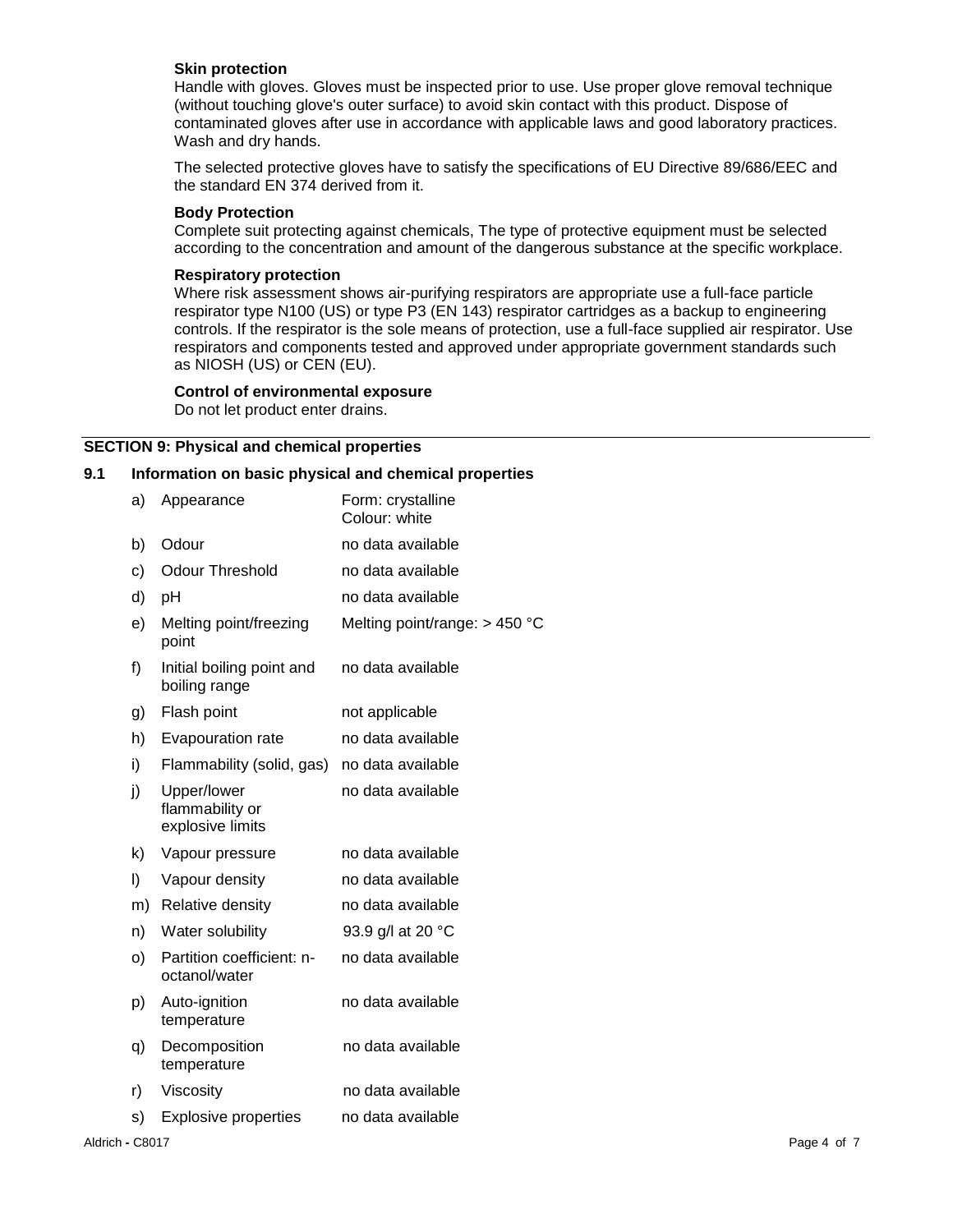- t) Oxidizing properties no data available
- **9.2 Other safety information** no data available

# **SECTION 10: Stability and reactivity**

- **10.1 Reactivity** no data available
- **10.2 Chemical stability** Stable under recommended storage conditions.
- **10.3 Possibility of hazardous reactions** no data available
- **10.4 Conditions to avoid** no data available
- **10.5 Incompatible materials** Strong oxidizing agents

#### **10.6 Hazardous decomposition products** Other decomposition products - no data available In the event of fire: see section 5

# **SECTION 11: Toxicological information**

#### **11.1 Information on toxicological effects**

#### **Acute toxicity**

LD50 Oral - rat - female - > 3,986 mg/kg

LC50 Inhalation - rat - male and female - 4 h - > 2.6 mg/l (OECD Test Guideline 403)

LD50 Dermal - rabbit - male and female - > 2,000 mg/kg

#### **Skin corrosion/irritation**

Skin - rabbit Result: No skin irritation

# **Serious eye damage/eye irritation**

Eyes - rabbit Result: Risk of serious damage to eyes. (OECD Test Guideline 405)

# **Respiratory or skin sensitisation**

no data available

# **Germ cell mutagenicity**

no data available

#### **Carcinogenicity**

IARC: No component of this product present at levels greater than or equal to 0.1% is identified as probable, possible or confirmed human carcinogen by IARC.

#### **Reproductive toxicity**

no data available

**Specific target organ toxicity - single exposure** no data available

**Specific target organ toxicity - repeated exposure** no data available

#### **Aspiration hazard** no data available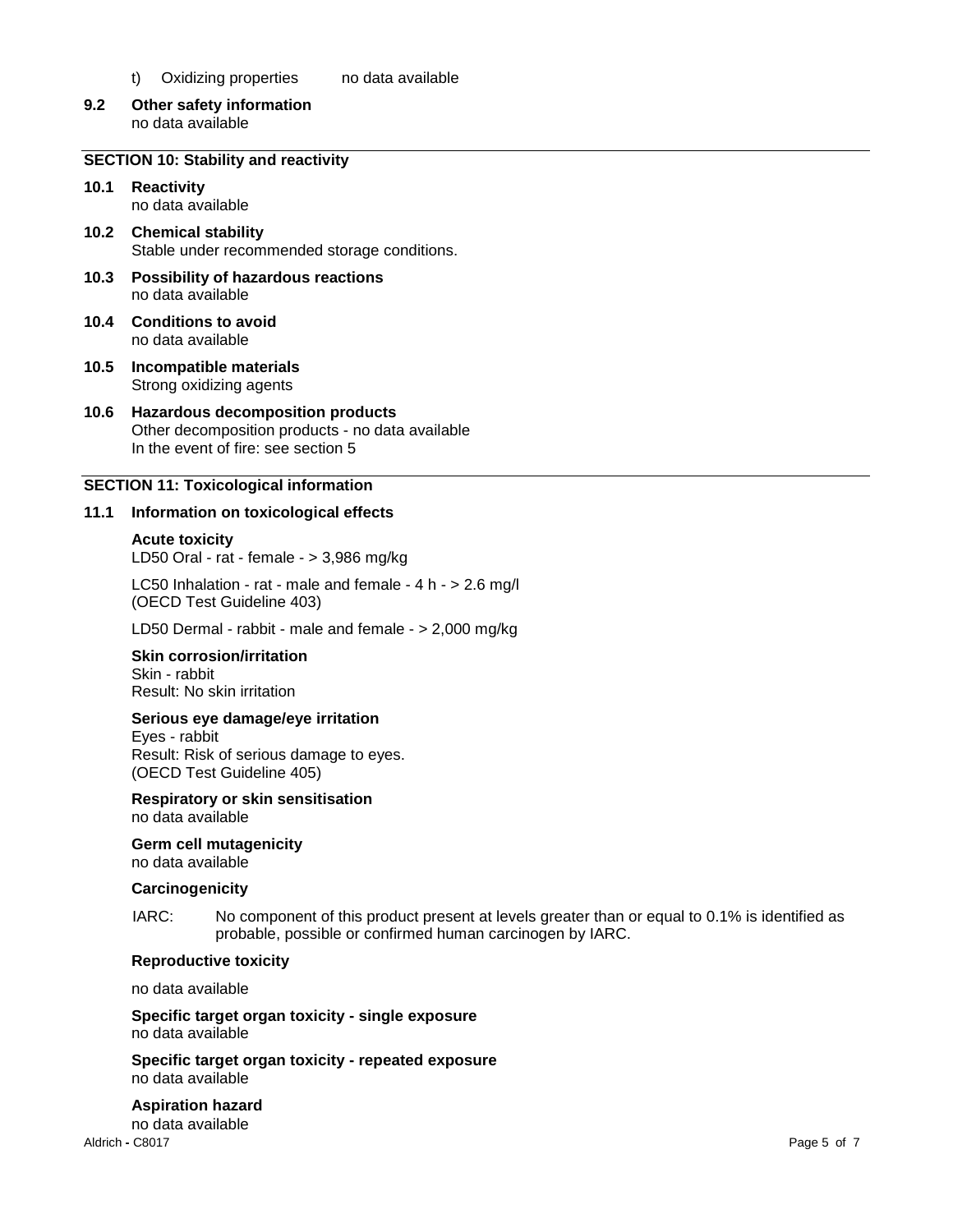# **Additional Information**

# RTECS: TB8527000

Gastrointestinal disturbance, Nausea, Headache, Vomiting, To the best of our knowledge, the chemical, physical, and toxicological properties have not been thoroughly investigated.

#### **SECTION 12: Ecological information**

# **12.1 Toxicity**

no data available

- **12.2 Persistence and degradability** no data available
- **12.3 Bioaccumulative potential** no data available
- **12.4 Mobility in soil** no data available

# **12.5 Results of PBT and vPvB assessment** PBT/vPvB assessment not available as chemical safety assessment not required/not conducted

#### **12.6 Other adverse effects**

no data available

# **SECTION 13: Disposal considerations**

#### **13.1 Waste treatment methods**

#### **Product**

Offer surplus and non-recyclable solutions to a licensed disposal company. Dissolve or mix the material with a combustible solvent and burn in a chemical incinerator equipped with an afterburner and scrubber.

# **Contaminated packaging**

Dispose of as unused product.

| <b>SECTION 14: Transport information</b> |                               |                                                                                                       |                           |          |
|------------------------------------------|-------------------------------|-------------------------------------------------------------------------------------------------------|---------------------------|----------|
| 14.1                                     | UN number<br>ADR/RID: -       |                                                                                                       | IMDG: -                   | IATA: -  |
| 14.2                                     | IMDG:<br>IATA:                | UN proper shipping name<br>ADR/RID: Not dangerous goods<br>Not dangerous goods<br>Not dangerous goods |                           |          |
| 14.3                                     | ADR/RID: -                    | <b>Transport hazard class(es)</b>                                                                     | $IMDG: -$                 | IATA: -  |
| 14.4                                     | Packaging group<br>ADR/RID: - |                                                                                                       | IMDG: -                   | IATA: -  |
| 14.5                                     | ADR/RID: no                   | <b>Environmental hazards</b>                                                                          | IMDG Marine pollutant: no | IATA: no |
| 14.6                                     | no data available             | Special precautions for user                                                                          |                           |          |

# **SECTION 15: Regulatory information**

This safety datasheet complies with the requirements of Regulation (EC) No. 1907/2006.

# **15.1 Safety, health and environmental regulations/legislation specific for the substance or mixture**

no data available